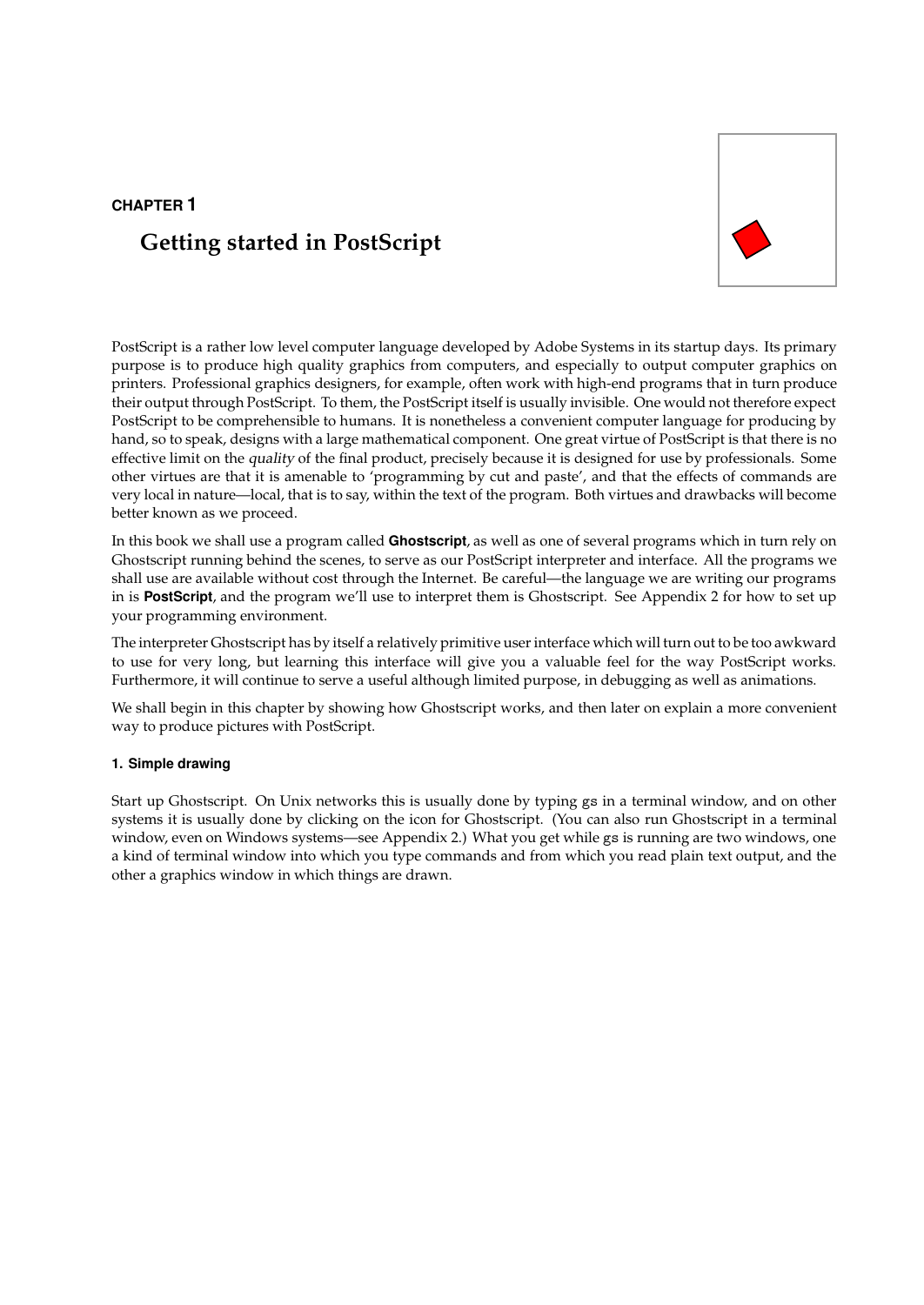

The program Ghostscript running, image and terminal windows showing.

The graphics window—which I shall often call the **page**—opens up with a default coordinate system. The origin of this coordinate system on a page is at the lower left, and the unit of measurement—which is the same in both horizontal and vertical directions—is equal to a **point**, exactly equal to  $1/72$  of an inch. (This **Adobe point** is almost, but not quite, the same as the classical **printer's point**, which measures 72.27 to an inch.) The size of the graphics window will probably be either letter size  $(8.5'' \times 11''$  or  $612 \times 792$  points<sup>2</sup>) or the size of European A4 paper, depending on your locality. As we shall see in a moment, the coordinate system can be easily changed so as to arrange  $x$  and  $y$  units to be anything you want, with the origin anywhere in the plane of the page.

When I start up running my local version of Ghostscript in a terminal window I get a display in that window looking like this:

```
AFPL Ghostscript 7.04 (2002-01-31)
Copyright (C) 2001 artofcode LLC, Benicia, CA. All rights reserved.
This software comes with NO WARRANTY: see the file PUBLIC for details.
GS>
```
In short, I am facing the Ghostscript **prompt** GS>, and I am expected to type in commands. Let's start off by drawing a line in the middle of the page. On the left is what the terminal window displays, and on the right is what the graphics window looks like:

GS>newpath GS>144 144 moveto GS>288 288 lineto GS>stroke GS>

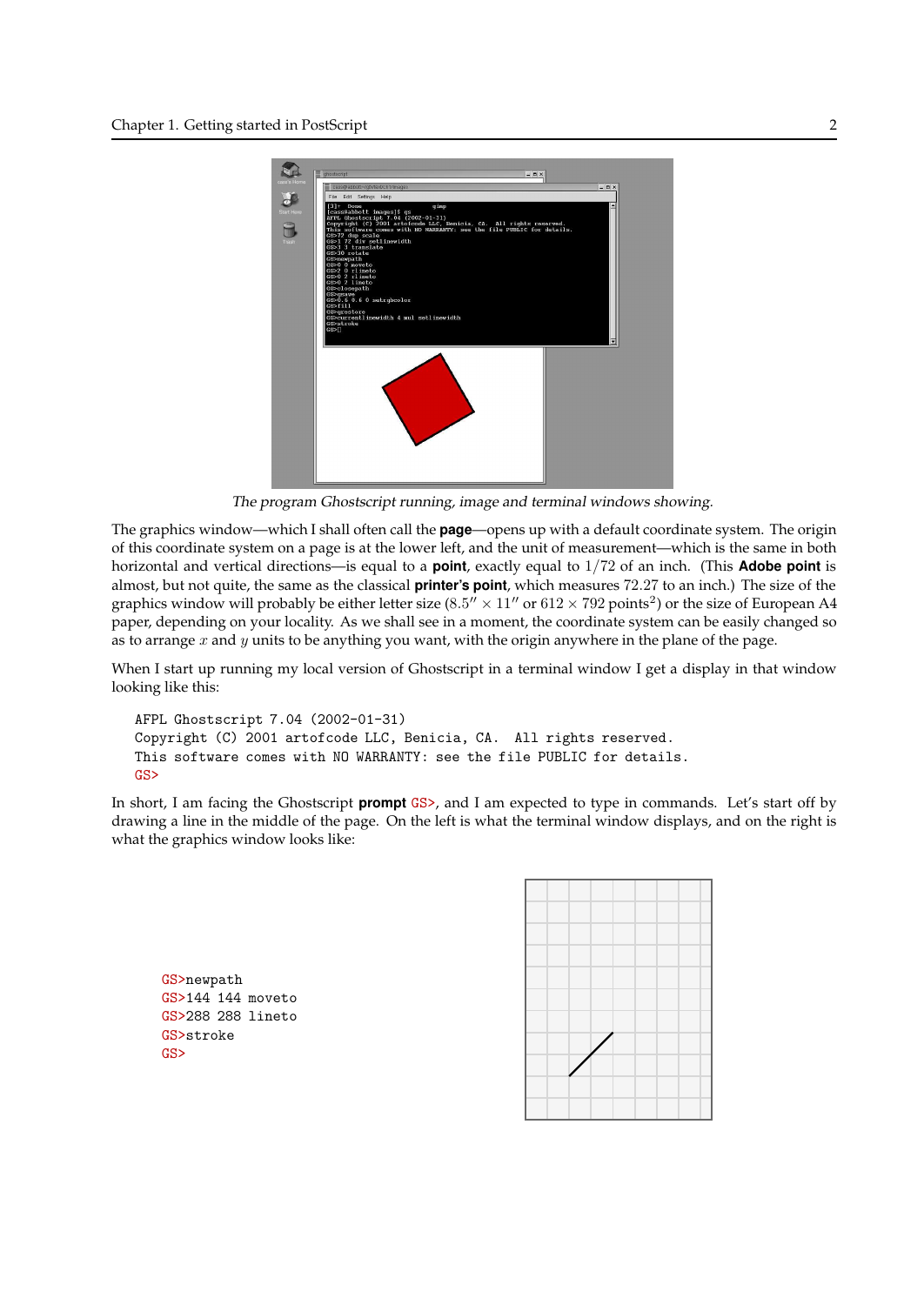(The grid is just there to help you orient yourself, and not displayed in the real window.) The machine produces the prompts here, and everything else is typed by you. The graphics window displays the diagonal line in the figure on the right.



If we look really closely at the line on the screen that comes up, say with a magnifying glass, we'll see a rather jagged image. That's because the screen is made up of pixels, with about 75 pixels in an inch. But PostScript is a **scalable** graphics language, which means that if you look at output on a device with a higher resolution than your screen, the effects of pixelization will be seen only at that resolution. Exactly how the computer transforms the directions for drawing

a line into a bunch of black pixels is an extremely interesting question, but not one that this book will consider. So in effect in this book all lines will be assumed to be . . . well, lines—not pixelly things that look odd and ugly close up.

You draw things in PostScript by constructing **paths**. Any path in PostScript is a sequence of lines and curves. At the beginning, we shall work only with lines. In all cases, first you build a path, and then you actually draw it.

- You begin building a path with the command newpath. This is like picking up a pen to begin drawing on a piece of paper. In case you have already drawn a path, the command newpath also clears away the old path.
- You start the path itself with the command moveto. This is like placing your pen at the beginning of your path. In PostScript, things are generally what you might think to be backwards, so you write down first the coordinates of the point to move to, then the command.
- You add a line to your path with the command lineto. This is like moving your pen on the paper. Again you place the coordinates first, then the command.
- So far you have just built your path. You draw it—i.e. make it visible—with the command stroke. You have some choice over what colour you can draw with, but the colour that is used by default is black.

From now on I will usually leave the prompts GS> out. Let me repeat what I hope to be clear from this example:

• PostScript always writes things backwards. The arguments to an operator always go before the operator itself.

This convention is called Reverse Polish Notation (RPN). It will seem somewhat bizarre at first, but you'll get used to it. It is arguable that manual calculations, at least when carried out by those trained in European languages, should have followed RPN conventions instead of the ones used commonly in mathematics. It makes a great deal of sense to apply operations as you write from left to right.

RPN was invented by logicians for purely theoretical reasons, but PostScript is like this for practical reasons of efficiency. There is one great advantage from a user's standpoint—it allows a simple 'cut and paste' style of programming.

You would draw a square 2 inches on a side with the command sequence

| newpath |  |                |  |  |  |  |
|---------|--|----------------|--|--|--|--|
|         |  | 144 144 moveto |  |  |  |  |
|         |  | 288 144 lineto |  |  |  |  |
|         |  | 288 288 lineto |  |  |  |  |
|         |  | 144 288 lineto |  |  |  |  |
|         |  | 144 144 lineto |  |  |  |  |
| stroke  |  |                |  |  |  |  |

| - | $\overline{\phantom{0}}$ | __ |  |  |
|---|--------------------------|----|--|--|
|   |                          |    |  |  |
|   |                          |    |  |  |
|   |                          |    |  |  |
|   |                          |    |  |  |
|   |                          |    |  |  |
|   |                          |    |  |  |
|   |                          |    |  |  |
|   |                          |    |  |  |
|   |                          |    |  |  |
|   |                          |    |  |  |
|   |                          |    |  |  |
|   |                          |    |  |  |
|   |                          |    |  |  |
|   |                          |    |  |  |
|   |                          |    |  |  |
|   |                          |    |  |  |
|   |                          |    |  |  |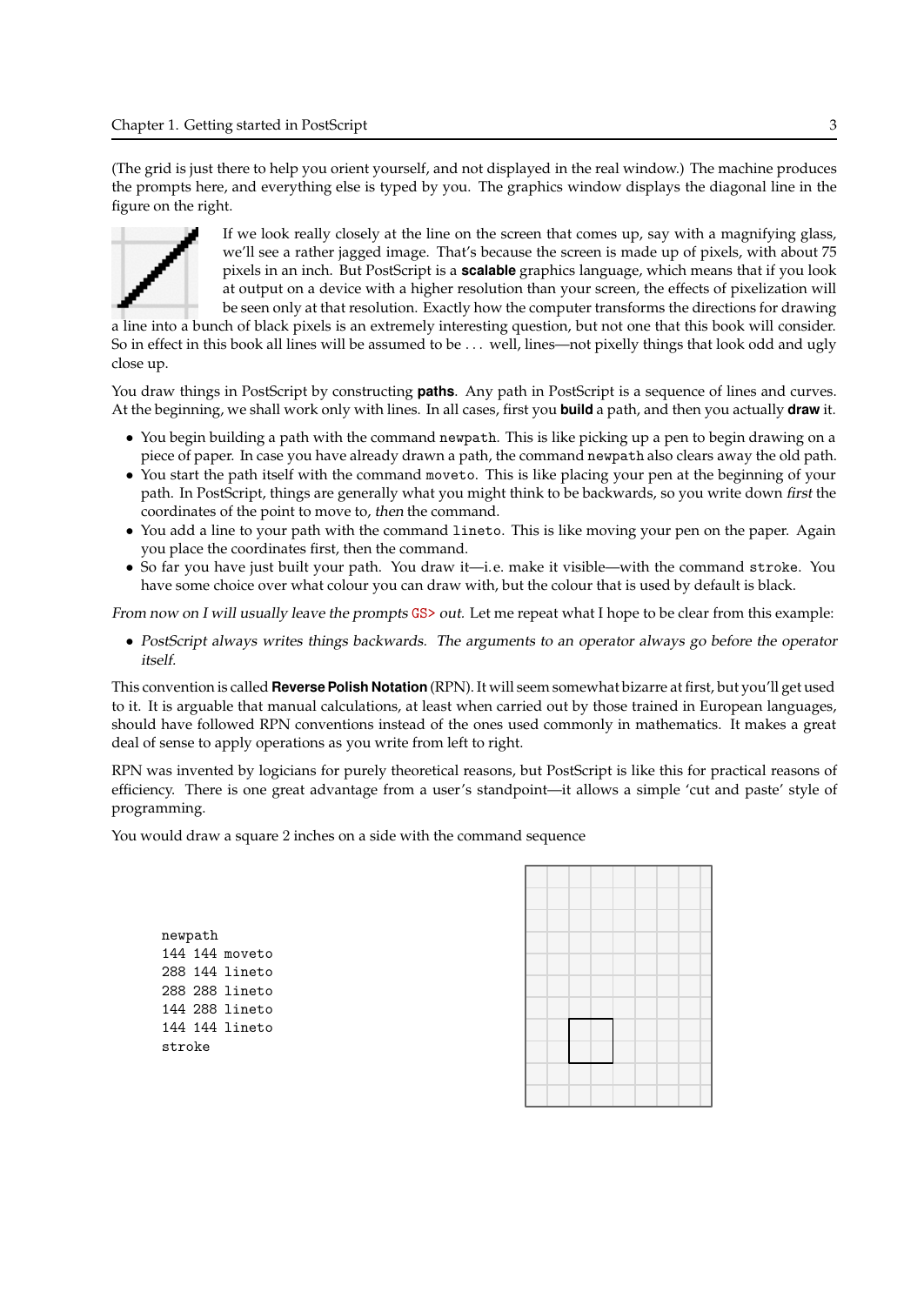If you type this immediately after the previous command sequence, you will just put the square down on top of the line you have already drawn:



I'll tell you later how to start over with a clean page. For now, it is important to remember that PostScript paints over what you have already drawn, just like painting on a canvas. There is no command that erases stuff already drawn.

There are often lots of different ways to do the same thing in PostScript. Here is a different way to draw the square:

newpath 144 144 moveto 144 0 rlineto 0 144 rlineto -144 0 rlineto closepath stroke

The commands rmoveto and rlineto mean motion relative to where you were before. The command closepath closes up your path back to the last point to which you applied a moveto.

A very different effect is obtained with:

newpath 144 144 moveto 144 0 rlineto 0 144 rlineto -144 0 rlineto closepath fill

This just makes a big black square in the same location. Whenever you build <sup>a</sup> path, the operations you perform to make it visible are stroke and fill. The first draws the path, the second fills the region inside it.

You can draw in different shades and colours with two different commands, setgray and setrgbcolor. Thus:

0.5 setgray newpath 144 144 moveto 144 0 rlineto 0 144 rlineto -144 0 rlineto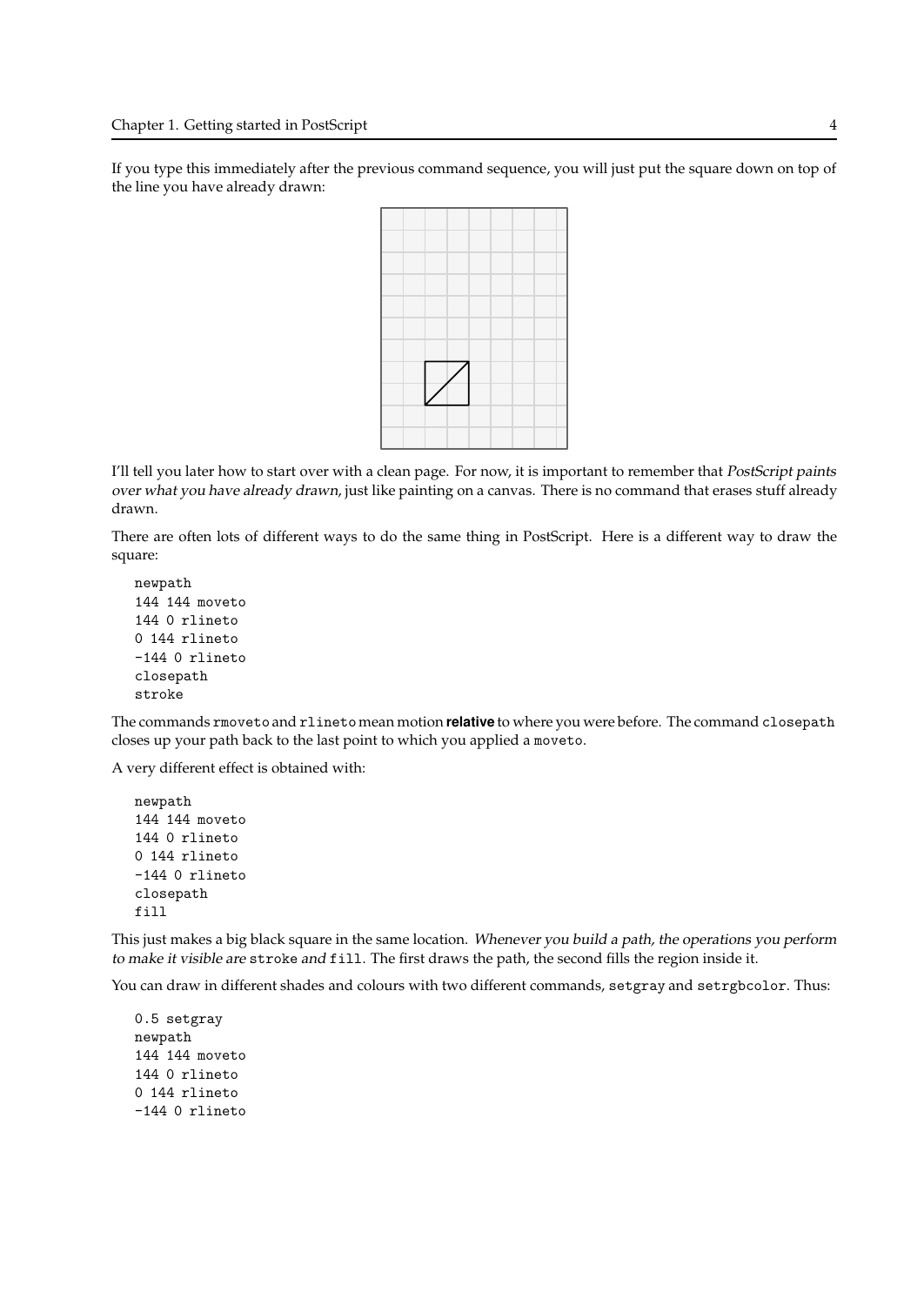closepath fill

will make a grey square, and

```
1 0 0 setrgbcolor
newpath
144 144 moveto
144 0 rlineto
0 144 rlineto
-144 0 rlineto
closepath
fill
```
will make a red one. Note the American spelling of both 'grey' and 'colour'. The rgb here stands for Red, Green, Blue, and for each colour you choose a set of three parameters between 0 and 1. Whenever you set a new colour, it will generally persist until you change it again. Note that 0 is black, 1 white. The command x setgray is the same as x x x setrgbcolor. You can remember that 1 is white by recalling from high school physics that white is made up of all the colors put together.

## Exercise 1. How would you set the current colour to green? Pink? Violet? Orange?

Filling or stroking a path normally deletes it from the record. So if you want to fill and stroke the same path you have to be careful. One way of dealing with this is straightforward if tedious—just copy code. If you want to draw a red square with a black outline you then type

| 100 setrgbcolor  |  |  |  |  |
|------------------|--|--|--|--|
| newpath          |  |  |  |  |
| 144 144 moveto   |  |  |  |  |
| 144 0 rlineto    |  |  |  |  |
| 0 144 rlineto    |  |  |  |  |
| $-144$ O rlineto |  |  |  |  |
| closepath        |  |  |  |  |
| fill             |  |  |  |  |
| 0 setgray        |  |  |  |  |
| newpath          |  |  |  |  |
| 144 144 moveto   |  |  |  |  |
| 144 0 rlineto    |  |  |  |  |
| 0 144 rlineto    |  |  |  |  |
| $-144$ O rlineto |  |  |  |  |
| closepath        |  |  |  |  |
| stroke           |  |  |  |  |

We shall see later a way to produce this figure without redundant typing.

Exercise 2. Run Ghostscript. Draw an equilateral triangle near the centre of the page, instead of a square. Make it 100 points on <sup>a</sup> side, with one side horizontal. First draw it in outline, then fill it in black. Next, make it in turn red, green, and blue with <sup>a</sup> black outline. (You will have to do <sup>a</sup> few calculations first. In fact, as we shall see later, you can get PostScript to do the calculations.)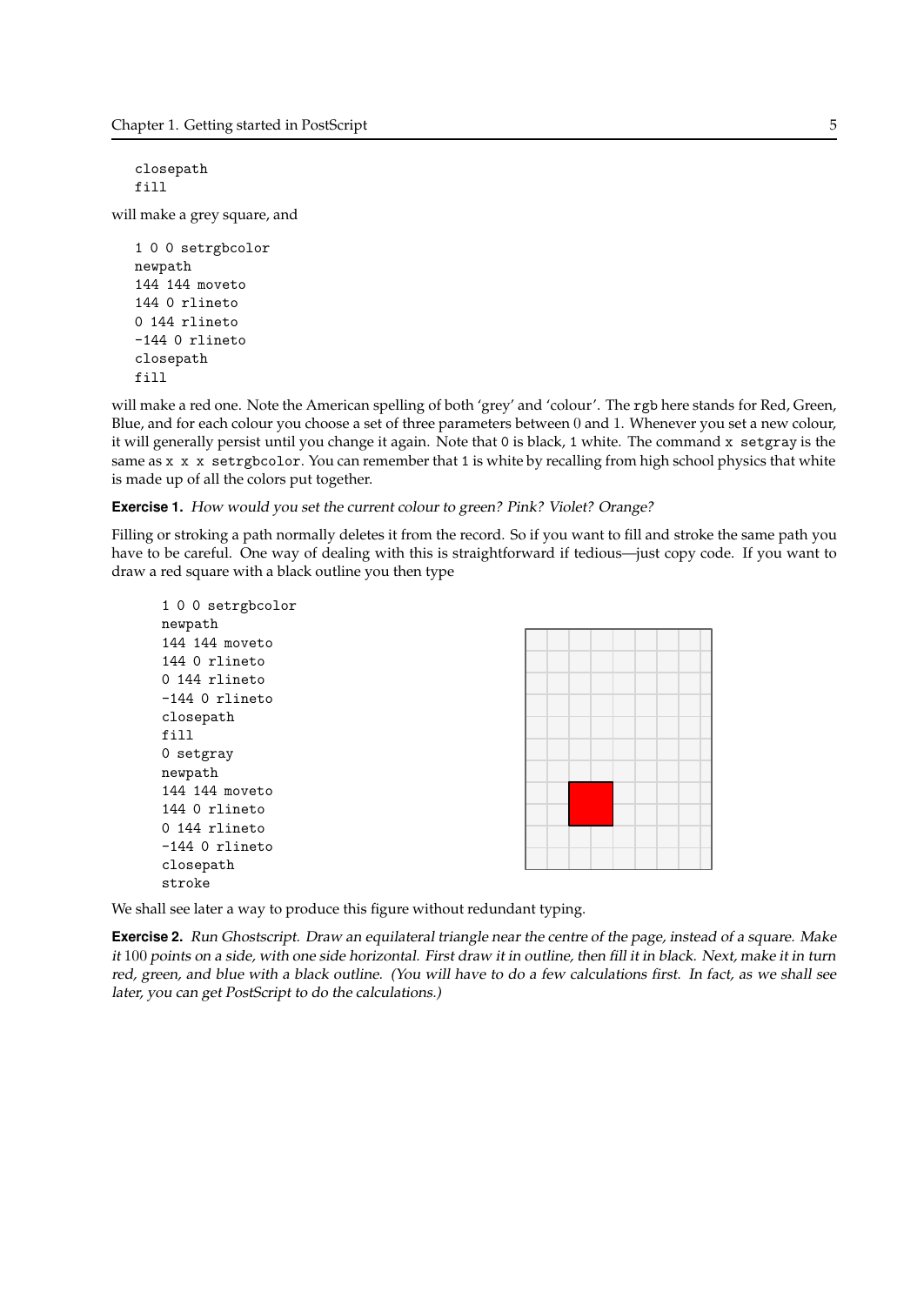#### 2. Simple coordinate changes

Working with points as a unit of measure is not for most purposes very convenient. For North Americans, since the default page size is  $8.5'' \times 11''$ , working with inches usually proves easier. We can change the basic unit of length to an inch by typing

72 72 scale

which scales up the x and y units by a factor of 72. Scaling affects the current units, so scaling by 72 is the same as scaling first by 8, then by 9. This is the way it always works. The general principle here is this:

• Coordinate changes are always interpreted relative to the current coordinate system.

You can scale the x and y axes by different factors, but it is usually a bad idea. Lines are themselves drawable objects of finite width. If scaling is not uniform, the thickness of a line will depend on its direction. So that scaling  $x$  by 2 and  $y$  by 1 has this effect on a square with a thick border:



To be sure to get both scale factors the same, you can also type 72 dup scale. The command dup duplicates the previous entry.

When you scale, you must take into account the fact that the default choice of the width of lines is 1 unit. So if you scale to inches, you will get lines 1 inch wide unless you do something about it. It might be a good idea to add

0.01389 setlinewidth

when you scale to inches. This sets the width of lines to  $1/72$  of an inch. A linewidth of 0 is also allowable—it just produces the thinnest possible lines which do not actually vanish. You should realize, however, that on a device of high resolution, such as a 1200 DPI printer, this will be nearly invisible. Setting the line width to 0 contradicts the general principle of **device independence**—you should always aim in PostScript to produce figures which do not in any way depend directly on the particular device on which it will be reproduced.

**Exercise 3.** How would you scale to centimeters?

You can also shift the origin.

1 2 translate

moves the coordinate origin to the right by 1 unit and up by 2 units. The combination

72 72 scale 4.25 5.5 translate

moves the origin to the centre of an  $8.5'' \times 11''$  page.

There is one more simple coordinate change—rotate.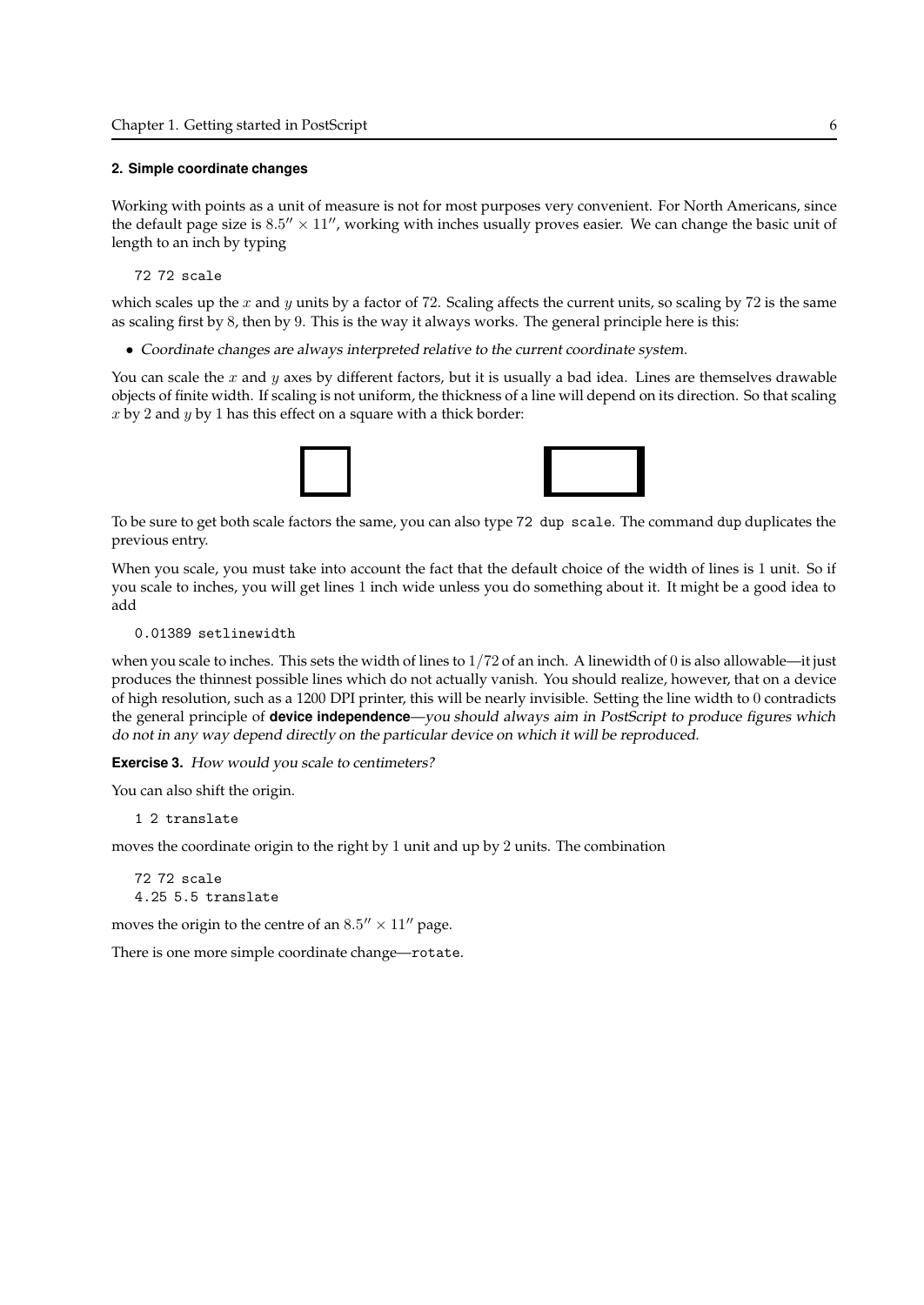| 144 144 translate |  |
|-------------------|--|
| 30 rotate         |  |
| newpath           |  |
| 0 0 moveto        |  |
| 144 0 lineto      |  |
| 144 144 lineto    |  |
| 0 144 lineto      |  |
| 0 0 lineto        |  |
| stroke            |  |
|                   |  |
|                   |  |

The translation is done first because rotation always takes place around the current origin. Note that PostScript works with angles in degrees.

This will cause us some trouble later on, but for now it is probably A Good Thing.

Exercise 4. Europeans use A4 paper. Find out its dimensions, and show how to draw <sup>a</sup> square one centimetre on <sup>a</sup> side with centre in the middle of an A4 page. (What is the special mathematical property of A4 paper?)

## 3. Coordinate frames

It is sometimes not quite so easy to predict the effect of coordinate changes. The secret to doing so is to think in terms of **coordinate frames**. Frames are associated to linear coordinate systems, and vice-versa. The way to visualize how the coordinate changes scale, translate, and rotate affect drawing is by realizing their effect on the frame of the coordinate system.

A simple frame, with units in centimetres

Scaled by  $\sqrt{2}$  in both directions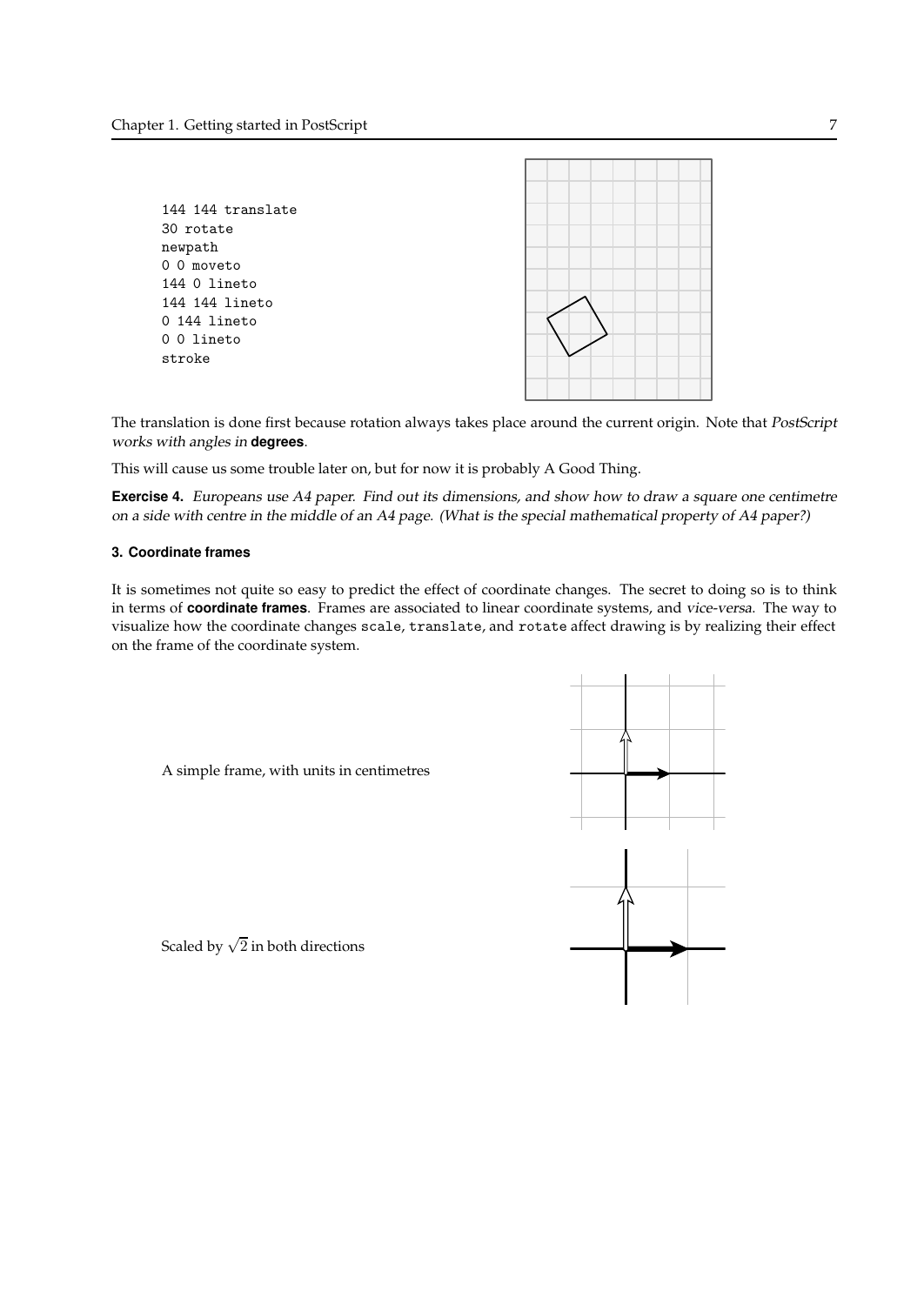

There are two fundamental things to keep in mind when wondering how coordinate changes affect drawing.

- Coordinate changes affect the current frame in the natural and direct way. That is to say, 2 2 scale scales the current frame vectors by <sup>a</sup> factor of 2, etc.
- Drawing commands take effect relative to the current frame.

For example, rotate always rotates the coordinate system around the current origin, which means that it rotates the current coordinate frame. The commands translate, scale, and rotate when combined in the right fashion can make any reasonable coordinate change you want (as well as a few you will probably never want). The restriction of 'reasonability' here means those that in effect lay down a grid of parallel lines on the plane. As an example, suppose you want to rotate your coordinate system around some point other than the origin. More explicitly, suppose you want to rotate by 45° around the point whose coordinates in the current system are (2, 2). In other words, we want to move the current coordinate frame like this:

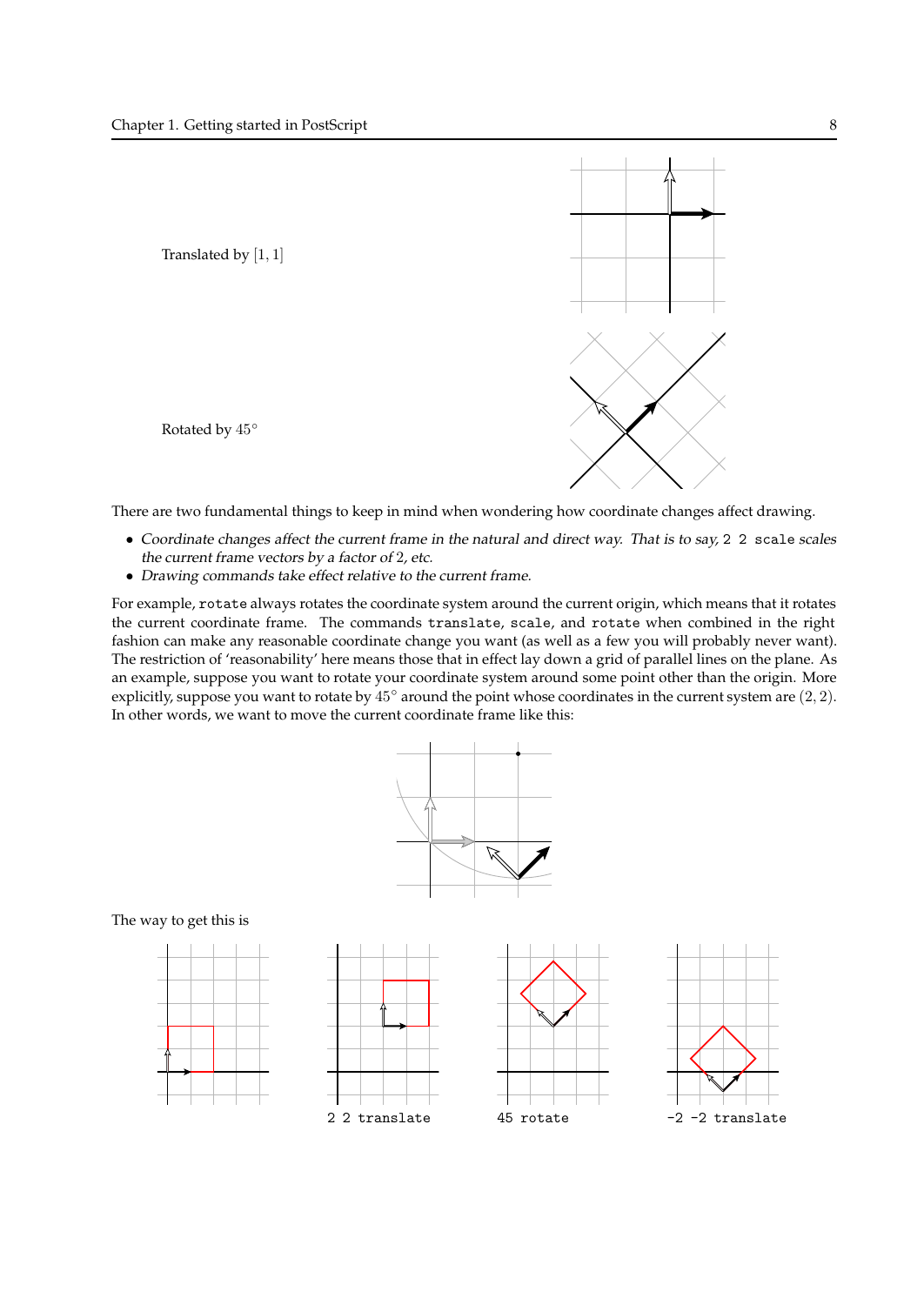In other words, in order to rotate the coordinate system by  $\theta$  around the point P, you perform in sequence (1) translation by the vector  $(P - O)$  from the origin O to P; (2) rotation by  $\theta$ ; (3) translation by  $-(P - O)$ .

The effect of 'zooming in' is rather similar, and analyzed in Appendix 5.

## 4. Doing arithmetic in PostScript

PostScript is a complete programming language. But with the goal of handling data rapidly, it has only limited built-in arithmetical capabilities. As in many programming languages both integers and real numbers are of severely limited precision. In some implementations of PostScript, integers must lie in the range [−32784, 32783], and real numbers are only accurate to about 7 significant places. This is where the the roots of the language in graphics work show up, since normally drawing a picture on a page of reasonable size does not have to be extremely accurate. This limited accuracy is not usually a serious problem, but it does mean you have to be careful.

At any rate, with arithmetical operations as with drawing operations, the sequence of commands is backwards from what you might expect. To add two numbers, first enter the numbers, followed by the command add. The result of adding numbers is also not quite what you might expect. Here is a sample run in the Ghostscript interpreter:

```
GS>3 4 add
GS<1>
```
What's going on here? What does the <1> mean? Where is the answer?

PostScript uses a **stack** to do its operations. This is an array of arbitrary length which grows and shrinks as a program moves along. The very first item entered is said to be at the **bottom** of the stack, and the last item entered is said to be at its top. This is rather like manipulating dishes at a cafeteria. Generally, operations affect only the things towards the top of the stack, and compute them without displaying results. For example, the sequence 3 4 add does this:

| Entry | What happens                                                                                | What the stack looks like |
|-------|---------------------------------------------------------------------------------------------|---------------------------|
|       | The number 3 goes onto the stack                                                            |                           |
|       | The number 4 goes above the 3 on the stack                                                  | 34                        |
| add   | The operation add goes above $4 \ldots$<br>then collapses the stack to just a single number | 3 4 add                   |
|       |                                                                                             |                           |

You might be able to guess now that the <1> in our run tells us the size of the stack. To display the top of the stack we type =. If we do this we get

```
GS>3 4 add
GS < 1 >=
7
GS>
```
Note that = removes the result when it displays it (as does the similar command ==).

An alternative is to type stack or pstack, which displays the entire stack, and does not destroy anything on it.

```
GS>3 4 add
GS<1>stack
7
GS<1>
```
The difference between  $=$  and  $==$  is too technical to explain here, but in practice you should usually use  $==$ . Similarly, you should usually use pstack, which is a bit more capable than stack. There is a third and slightly more sophisticated display operator called print. It differs from the others in that it does not automatically put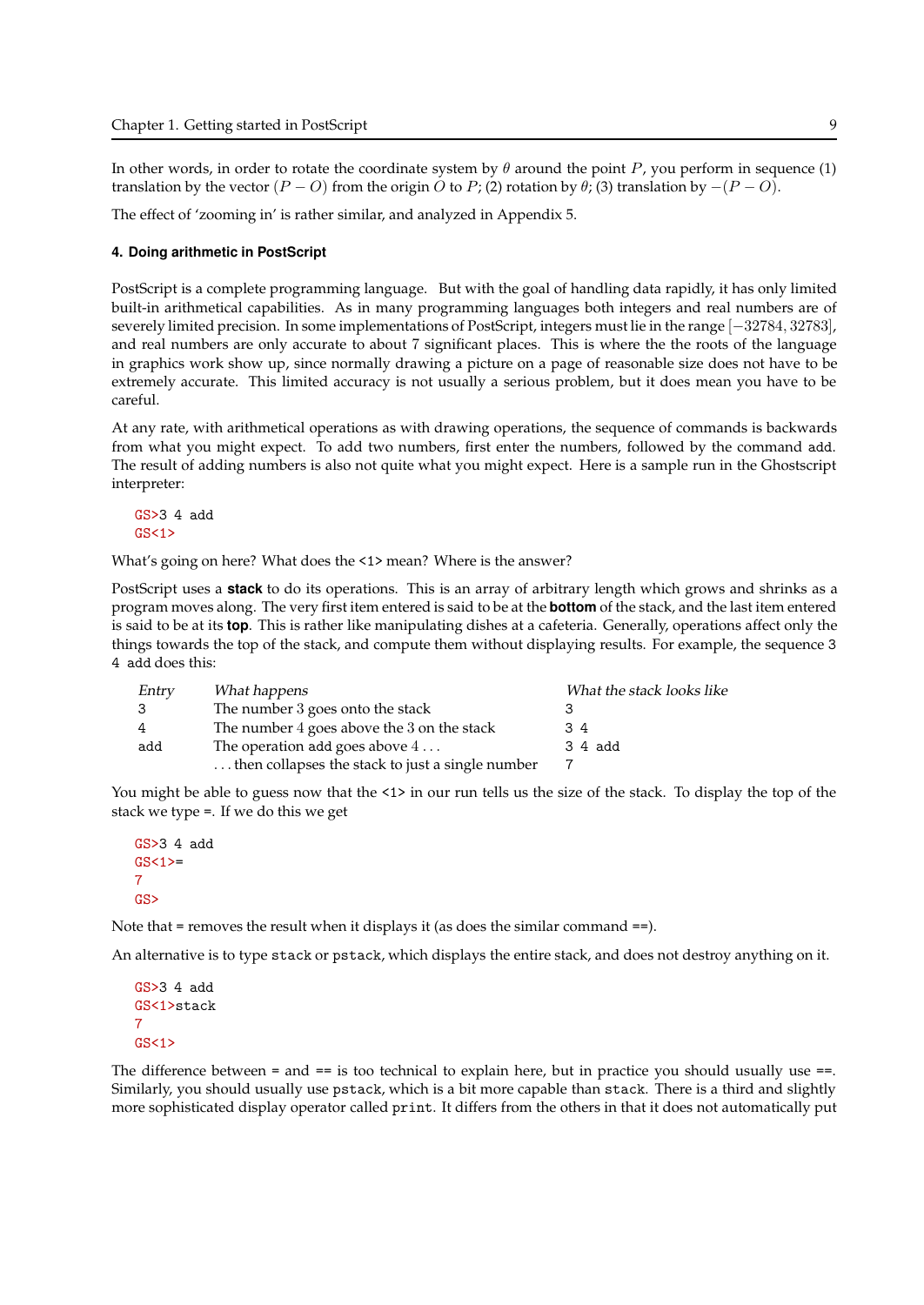in a carriage return, and can be used to format output. The print command applies basically only to strings, which are put within parentheses. (Refer to Appendix 1 for instructions on how to use print.)

Other arithmetic operations are sub, mul, div. Some of the mathematical functions we can use are sqrt, cos, sin, atan. For example, here is a command sequence computing and displaying  $\sqrt{3*3+4*4}$ .

```
GS>3 3 mul
GS<1>4 4 mul
GS<2>add
GS<1>sqrt
GS < 1 >=
5.0
GS>
```
One thing to note here is that the number 5 is written as 5.0, which means that it is a real number, not an integer. PostScript generally treats integers differently from real numbers; only integers can be used as counters, for example. But it can't really tell that the square root of 25 is an integer.

**Exercise 5.** Explain what the stack holds as the calculation proceeds.

**Exercise 6.** Use Ghostscript to calculate and display  $\sqrt{9^2 + 7^2}$ .

Here is a list of nearly all the mathematical operations and functions.

|      | x y add   | puts $x + y$ on the stack                                    |
|------|-----------|--------------------------------------------------------------|
|      | x y sub   | puts $x - y$ on the stack                                    |
|      | x y mul   | puts $xy$ on the stack                                       |
|      | x y div   | puts $x/y$ on the stack                                      |
|      | m n idiv  | puts the integer quotient of $m$ divided by $n$ on the stack |
|      | m n mod   | puts remainder after division of $m$ by $n$ on the stack     |
|      | x neg     | puts $-x$ on the stack                                       |
|      | y x atan  | puts the polar angle of $(x, y)$ on the stack (in degrees)   |
|      | x sqrt    | puts $\sqrt{x}$ on the stack                                 |
|      | x sin     | puts $\sin x$ on the stack ( $x$ in degrees)                 |
|      | x cos     | puts $\cos x$ on the stack (x in degrees)                    |
|      | y x exp   | puts $y^x$ on the stack                                      |
| x 1n |           | puts $\ln x$ on the stack                                    |
|      | x abs     | puts  x  on the stack                                        |
|      | x round   | puts on the stack the integer nearest $x$                    |
|      | x floor   | puts on the stack the integer just below $x$                 |
|      | x ceiling | puts on the stack the integer just above $x$                 |
|      |           |                                                              |

Note that atan has two arguments, and that the order of the arguments is not quite what you might expect. This is commonly done in programming languages.

Exercise 7. Do floor and ceiling return real numbers or integers? What are the floor and ceiling of 1? −0.5?

**Exercise 8.** Recall that  $a\cos(x)$  is the unique angle between  $0°$  and  $180°$  whose cosine is x. Use Ghostscript to find acos(0.4). (This will require thinking <sup>a</sup> bit about the geometry of angles.) (Some versions of PostScript will have acos built in. Do not use it, but restrict yourself to getting by with atan.)

In addition to these mathematical functions you will probably find useful a few elementary commands that move things around on the stack.

| x y exch | exchanges the top two items on the stack to make them y x |
|----------|-----------------------------------------------------------|
| x pop    | removes the top item on the stack                         |
| x dup    | makes an extra copy of the top item on the stack          |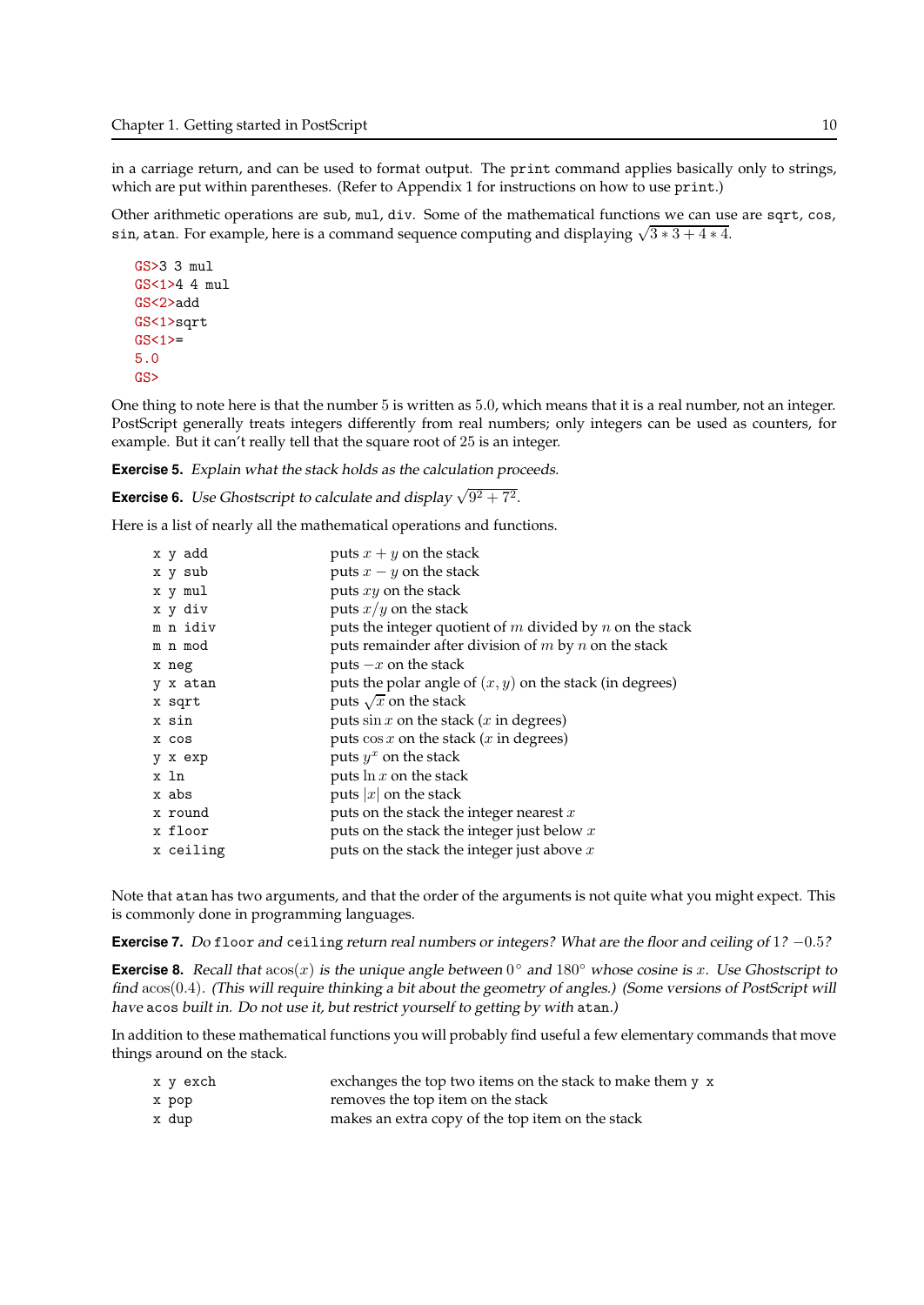#### 5. Errors

You will make mistakes from time to time. The default method for handling errors in Ghostscript (and indeed in all PostScript interpreters I am familiar with) is pretty poor. This is not an easy problem to correct, unfortunately. Here is a typical session with a mistake signaled. If you enter

GS>5 0 div

this is what you will get (more or less) spilled out on the screen:

```
Error: /undefinedresult in --div--
Operand stack:
  5 0
Execution stack:
  %interp_exit --nostringval--
    --nostringval-- --nostringval--
    %loop_continue --nostringval--
    --nostringval-- false --nostringval--
    --nostringval-- --nostringval--
Dictionary stack:
  --dict:592/631-- --dict:0/20-- --dict:34/200--
Current allocation mode is local
GS < 2
```
Holy cow! Your adrenaline level goes way up and your palms break out in sweat. What the \$%#?! are you supposed to do now? Calm down. The important thing here and with just about all error messages from Ghostscript is that you can ignore all but these first lines:

```
Error: /undefinedresult in --div--
Operand stack:
  5 0
```
which shows you the general category of error and what the stack was like when the error occurred. Here it is division by 0. It never pays to try too hard to interpret Ghostscript error messages. The only way to deal with them is to try to figure out where the error occurred, and examine your input carefully. There is one trick you can use to find out where the error occurred: put lines like  $(1) =$  or  $(location #1) =$  at various points in your program and try to trace how things go from the way output is displayed. Simple, but it often helps. The way this works is that (1) denotes the string "1", and = will display it on the terminal. This technique is clumsy, but not much more is possible.

If you are running Ghostscript, then to recover from an error you probably want to clear the stack completely and start over, with the single command clear.

Incidentally, the way errors are handled by your PostScript interpreter can be modified by suitable embedded PostScript code. In particular, there is a convenient error handler called ehandler.ps available from Adobe via the Internet, at www.adobe.com. If you have a copy of it in your current directory, you can use it by putting

(ehandler.ps) run

at the beginning of your program. This will simplify your error messages enormously. You can also arrange for Ghostscript to use it instead of its default error handling, but exactly how depends on which computer you are using. If you do import ehandler.ps you must remove all reference to it before sending your work to a printer.

You should keep in mind that, even for experts, tracking a PostScript program explicitly can be very difficult. One way to write better code in the first place is to include lots of comments, so that someone (usually the programmer!) can tell what the program is doing without following the code itself. In PostScript these are begun with a percent sign %. All text in a line after a % is ignored. Thus the effect of these two lines is the same: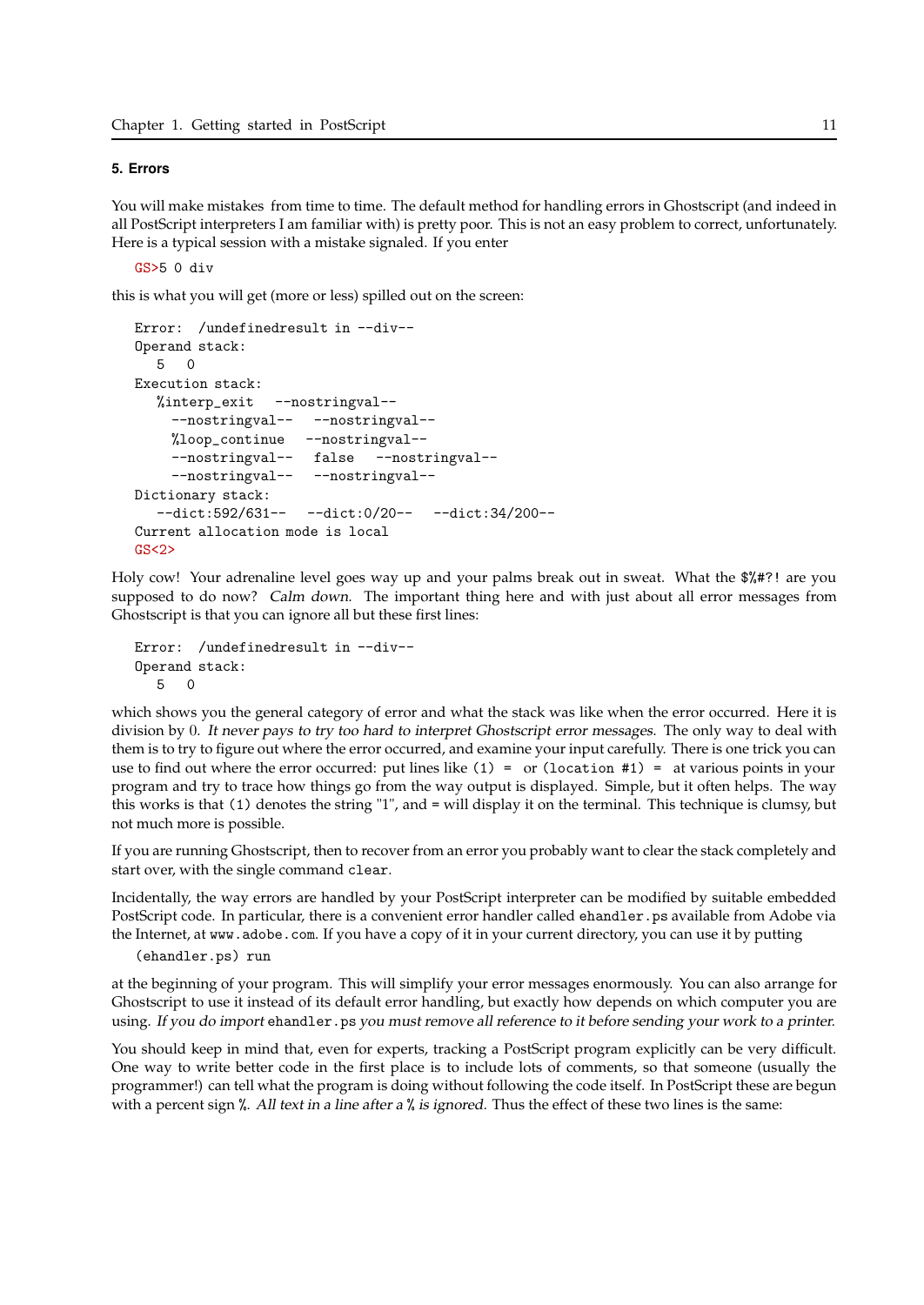(ehandler.ps) run (ehandler.ps) run % imports the error handler

Another trick for more convenient debugging is to run your program without visual output. On a Unix system this is done with the command gsnd (for 'ghostscript no display') plus the name of the input file. The messages you get are the same, but this seems to help you concentrate on what Ghostscript is trying to tell you.

#### 6. Working with files and viewers GhostView or GSView

Using the Ghostscript interpreter directly shows interesting things, and you should be ready and willing to do it occasionally (for example when using the gsnd option mentioned above), but it is an extremely inefficient way to produce pictures, mostly because data entered cannot be changed easily, and errors will force you to start all over again. Much better is to work with a Ghostscript viewer such as GhostView or GSView, which has a far more convenient interface. Then to produce PostScript programs and visualize them, perform the following sequence of operations:

- Start up your viewer.
- Start up <sup>a</sup> text editor.
- Create or open up in your text editor the file you want to hold your PostScript program. Be sure your file is to be saved as plain text, as opposed to one of the special formats many word processors, at least on Windows machines, seem to prefer. This is the default with the simple editing program Notepad. Notepad is capable of handling only short files, however, and sooner or later you will find it inadequate.
- Open up that file from the viewer and see what you've drawn.
- As you make up your program inside the editor, save it from time to time and reopen it in the viewer, where your picture and possibly other messages will be displayed. You can probably set your viewer to reopen the file automatically whenever it is changed, with <sup>a</sup> 'Watch file' option.

There are some new features of using files for PostScript programs that you'll have to take into account, but otherwise this works well—indeed, almost painlessly.

- At the very beginning of your file you must have the two characters %!. This tells your computer that the file is <sup>a</sup> PostScript file. Sometimes your viewer will be happier if you have <sup>a</sup> longer line something like %!PS-Adobe-2.0.
- At the end of your file you should have <sup>a</sup> line with showpage on it.

Neither of these is usually absolutely necessary, but there will be times when both are required. They will definitely be required if you want to print out your picture on <sup>a</sup> printer, or if you want to import your PostScript file into an image manipulation program in order to turn it into <sup>a</sup> graphics file of some other format.

The command showpage displays the current page, at least in some situations, and then starts a new page. Later on you will want to make up files with several pages in them, and each page must have a showpage at the end. There is one tricky feature of showpage, however.

• Setting up coordinates, for example scaling, should be done over again on each page.

There are better and worse ways to deal with this. The best is to put the commands gsave at the beginning and grestore at the end of each page. We will see later exactly what these commands do, but the brief description is that they save and restore the graphics state. Using them as I suggest here just means that every page starts all over in the original graphics environment. Let me repeat this, because it is extremely important: Start each page clean.

Here, for example, is a complete two-page program:

 $\frac{9}{2}$ !

gsave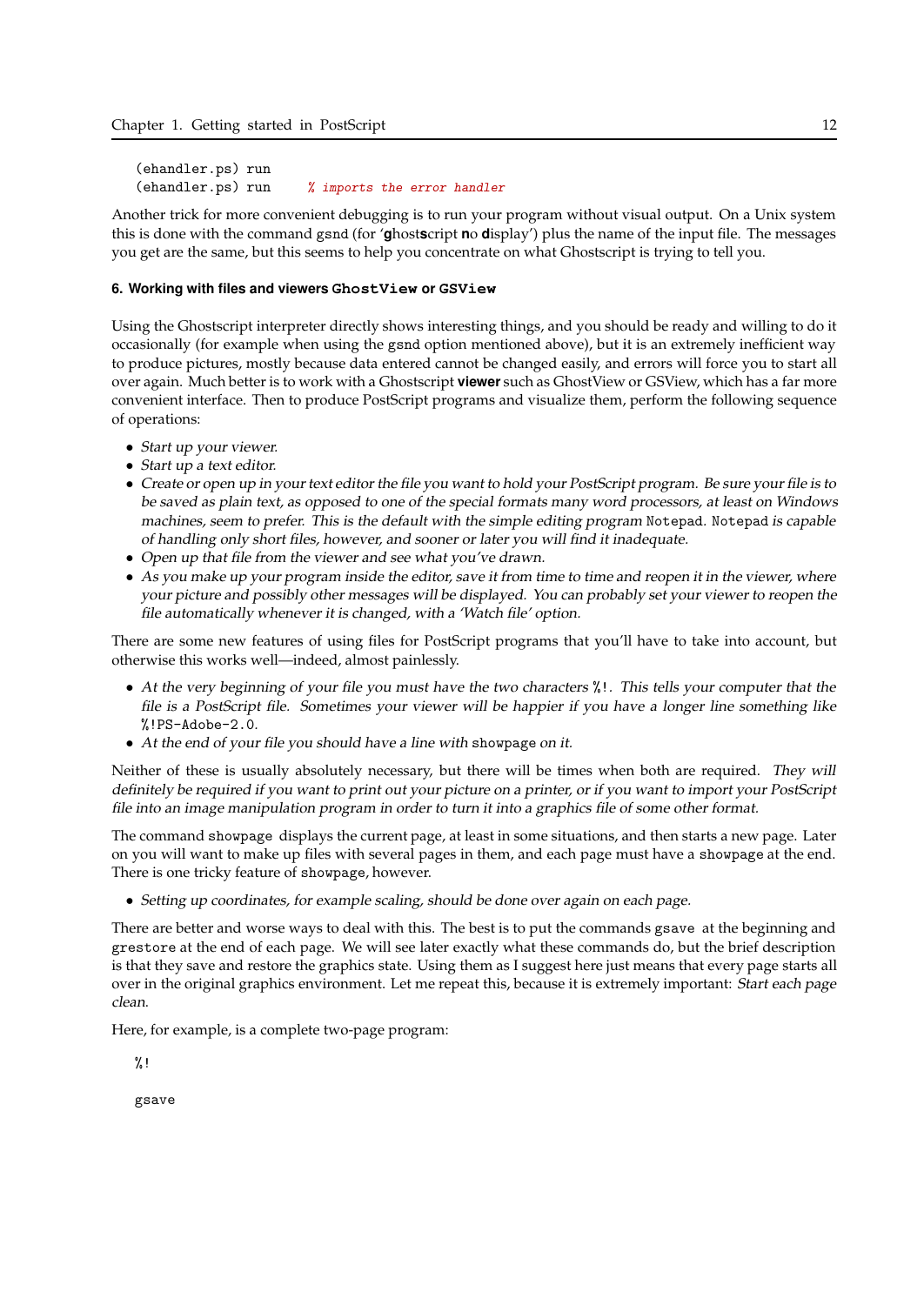```
72 72 scale
   1 72 div setlinewidth
  4 5 translate
  newpath
  0 0 moveto
   1 0 lineto
  0.5 1 lineto
   closepath
   stroke
   grestore
   showpage
   gsave
  72 72 scale
   1 72 div setlinewidth
   4 5 translate
  newpath
  0 0 moveto
   1 0 lineto
   1 1 lineto
  closepath
  stroke
   grestore
   showpage
Exercise 9. What does this program do?
```
By the way, I want to emphasise that spaces, tabs, and line breaks are all the same to PostScript. Thus in the above program I could have written either

```
72 72 scale
1 72 div setlinewidth
4 5 translate
```
or

```
72 72 scale 1 72 div setlinewidth 4 5 translate
```
The only reason to be careful about spaces or tabs or line breaks in a PostScript program is to make the program readable by humans. This is extremely important to keep in mind, even when the only person who reads the program is the one who writes it. Because the person who reads a program is **never** the one who writes it. The programmer's brain inevitably changes state in between writing and reading, and it is often very difficult for the reader of tomorrow to recall exactly what the writer of today had in mind.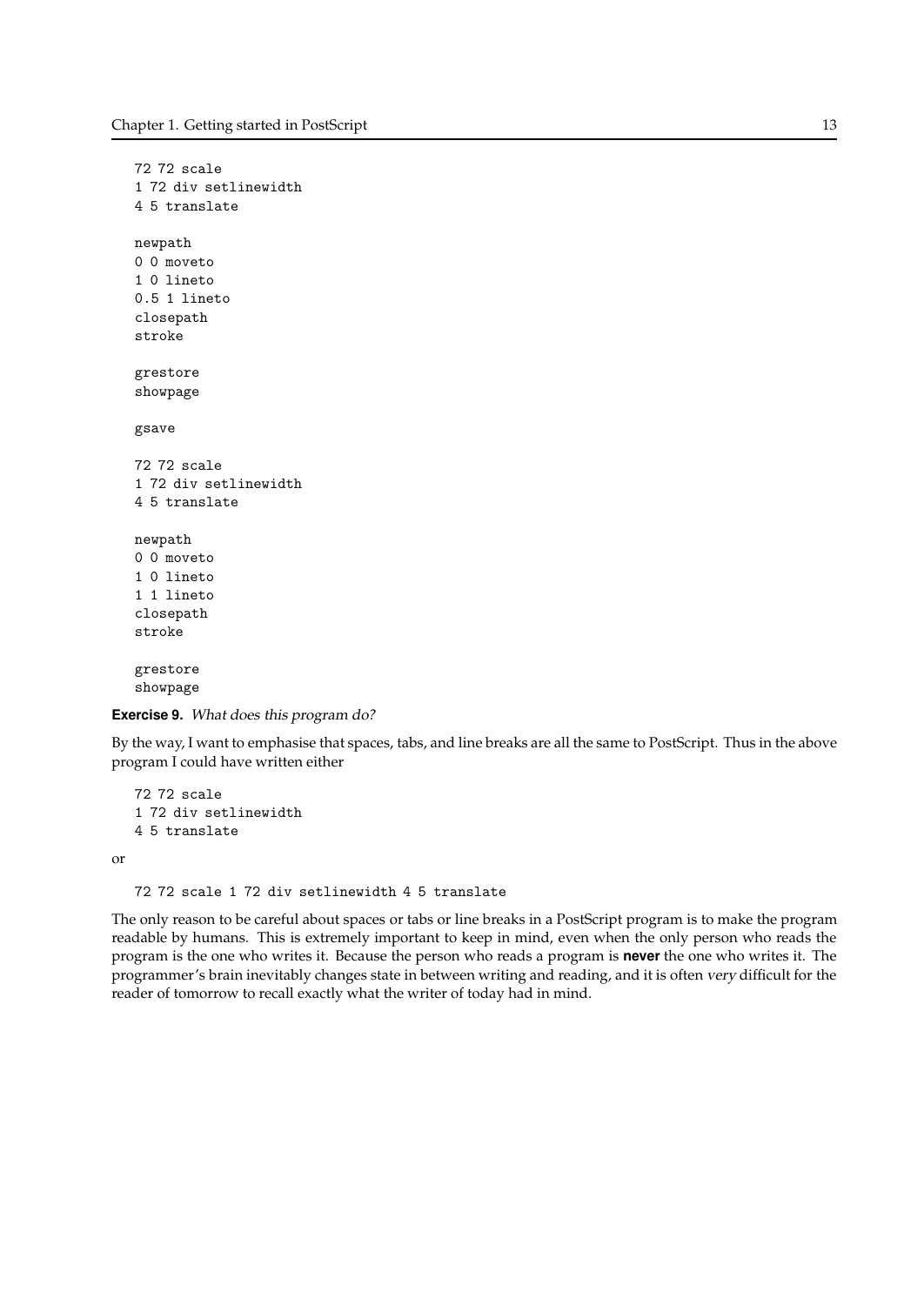## 7. Some fine points

There are a number of commands that control fine points of the way PostScript draws.

Every line in PostScript has a finite width. Usually this is not apparent, but occasionally it will be. How should the end of a line look (i.e. be capped)? How should two lines join at a corner?

PostScript stores internally a variable linecap which controls how lines are capped. This table shows the effect:



This variable is set with a command sequence like 1 setlinecap. If it is not explicitly set, it is 0.

How lines join is controlled by an internal variable linejoin.





If I add a single line like the following, near the beginning, I get something very slightly different.

1 setlinejoin

Another possibility:

2 setlinejoin





There is nothing wrong with any of these pictures, but in some circumstances you will want to use something other than the default, which is the first one. This is particularly true, for example, in drawing three dimensional figures, when linejoin and linecap should both be set to 1.

Also, the effect of closepath may not be what you expect. Compare: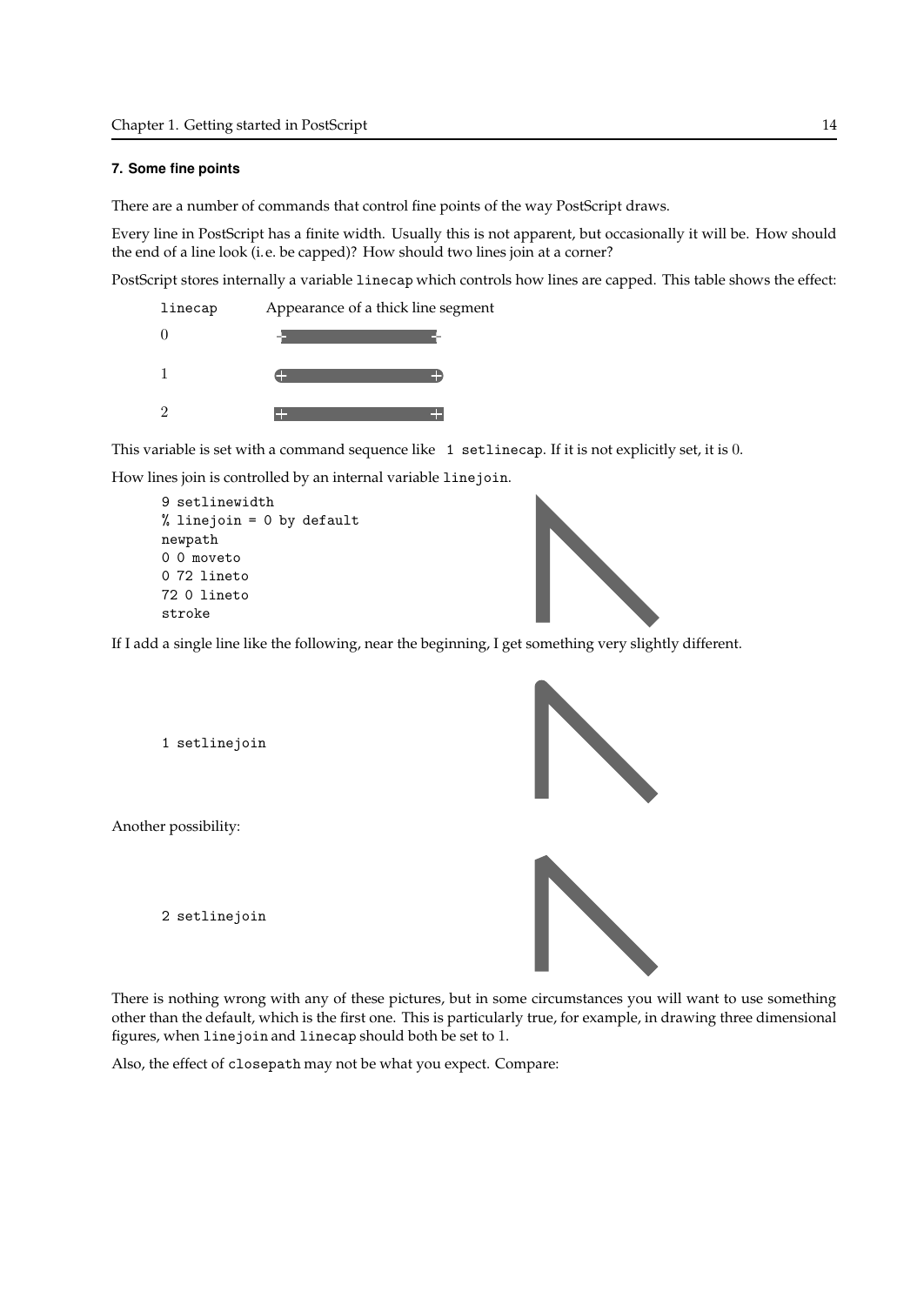#### newpath

and

newpath 0 0 moveto 72 0 rlineto 0 72 rlineto 0 72 lineto closepath stroke





The moral of this is that if you mean to draw a closed path, then use closepath. It closes up the path into a seamless path—without break—so that all corners become essentially equivalent. As I shall likely repeat often, programs should reflect concepts—i.e. not depend on accidents to look OK.

Exercise 10. Draw in PostScript the following pictures, taken, with modifications, from the proof of Proposition I.47 in the standard edition of Euclid's Elements. Of course you might want to look up Euclid's argument first. One thing to keep in mind is that in drawing <sup>a</sup> complex figure, each conceptual component in the program should be handled as <sup>a</sup> unit. <sup>A</sup> triangle is not just <sup>a</sup> bunch of line segments, but line segments assembled in <sup>a</sup> particular order and style. You should also think here about about using colours in an intelligent way to help explain Euclid's proof.



Here and elsewhere, when you are asked to reproduce a picture, you are almost always expected to reproduce its dimensions as closely as you can.

One of the main purposes of this book is to get a reader used to the idea that pictures can and should play a larger role in the exploration and exposition of mathematics. Nothing like diving in at the deep end—you should take it as dogma here that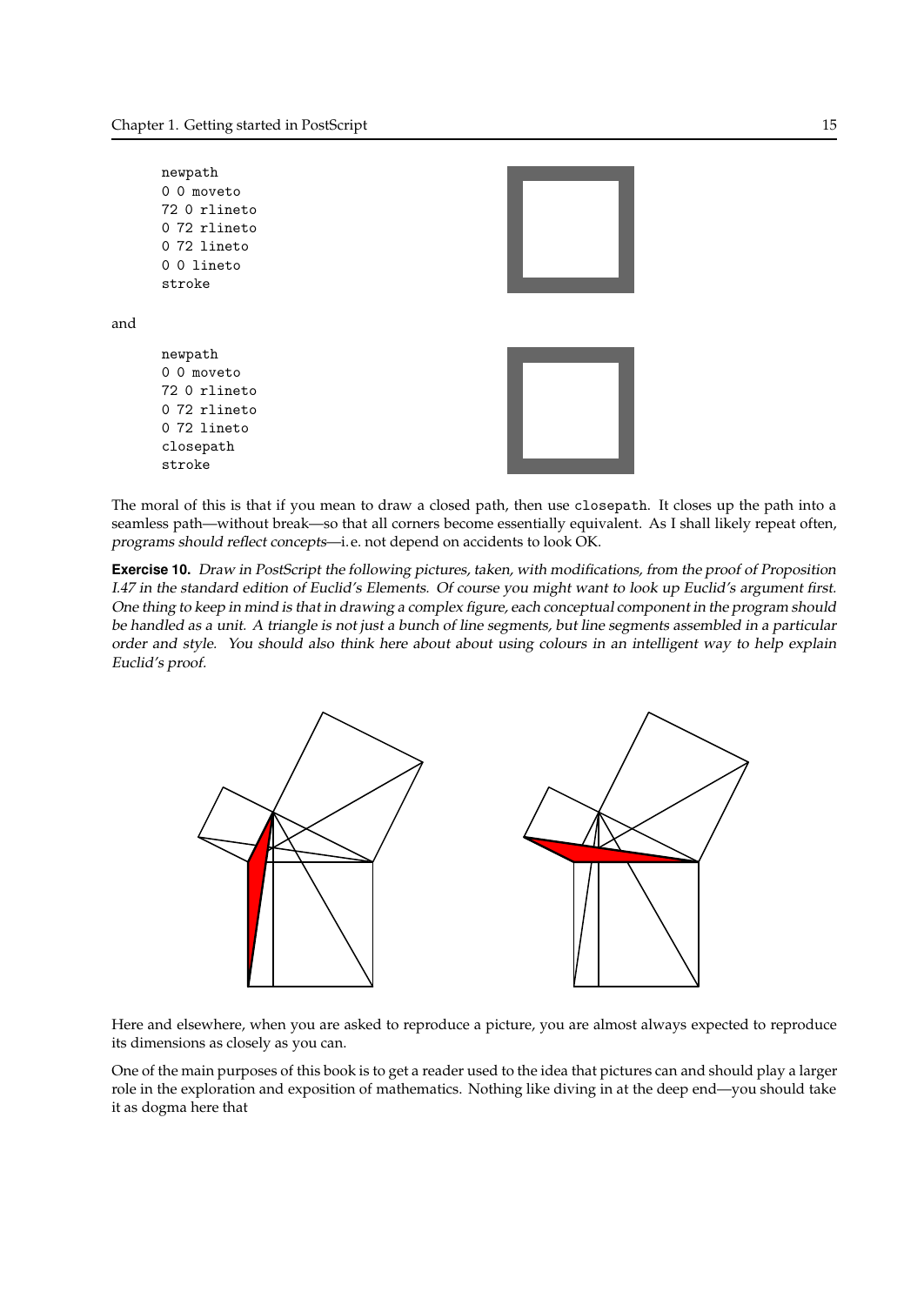• The ideal proof has no words and no labels on the figures.

A good picture—well, a really good one—tells its story without these crutches. The point is that the reader should be able to tell what's going on without having to go back and forth between text and figure, and see in a glance what no number of words could express as clearly.

Of course the word 'proof' in these circumstances does not have the conventional meaning. Now a proof in mathematics is what it always has been—a rigourous arrangement of statements, each one following logically from previous ones. But in much mathematics, such an arrangement is often flat and without appropriate emphasis. It does not lay out clearly the important points to be dealt with, whereas pictures often do this superbly. The magic of geometry in mathematics, even at the most sophisticated level, is that geometrical concepts are somehow more . . . well, more visible than others.

Exercise 11. Draw a picture of the French flag (blue, white, and red vertical stripes). Do two versions, one with and one without thin black lines separating the different colours and outlining the flag.

<sup>I</sup> do not know the official aspect ratio, but you should try to find it out before you do this exercise.

**Exercise 12.** Try a Canadian flag, too. This is somewhat more difficult, but you ought to be able to produce a schematic maple leaf.

#### 8. A trick for eliminating redundancy

I mentioned before that if we want to fill a path with one colour and then stroke it with another, it is not necessary to build the path a second time. Instead, we can use gsave and grestore in a tricky way. These two operators save and restore the **graphics state**, but the graphics state includes any current paths unfinished, as well as the current colour. Therefore we can do this:

newpath 144 144 moveto 144 0 rlineto 0 144 rlineto -144 0 rlineto closepath gsave 1 0 0 setrgbcolor fill grestore 0 setgray stroke

to get a red square outlined in black, and without any redundant code. This trick may seem like a lot trouble here in this simple case, but when diagrams are more complicated it will prove its worth.

## 9. Summary

The basic commands necessary to draw in Postscript are pretty simple. The commands

newpath moveto lineto rmoveto rlineto closepath stroke fill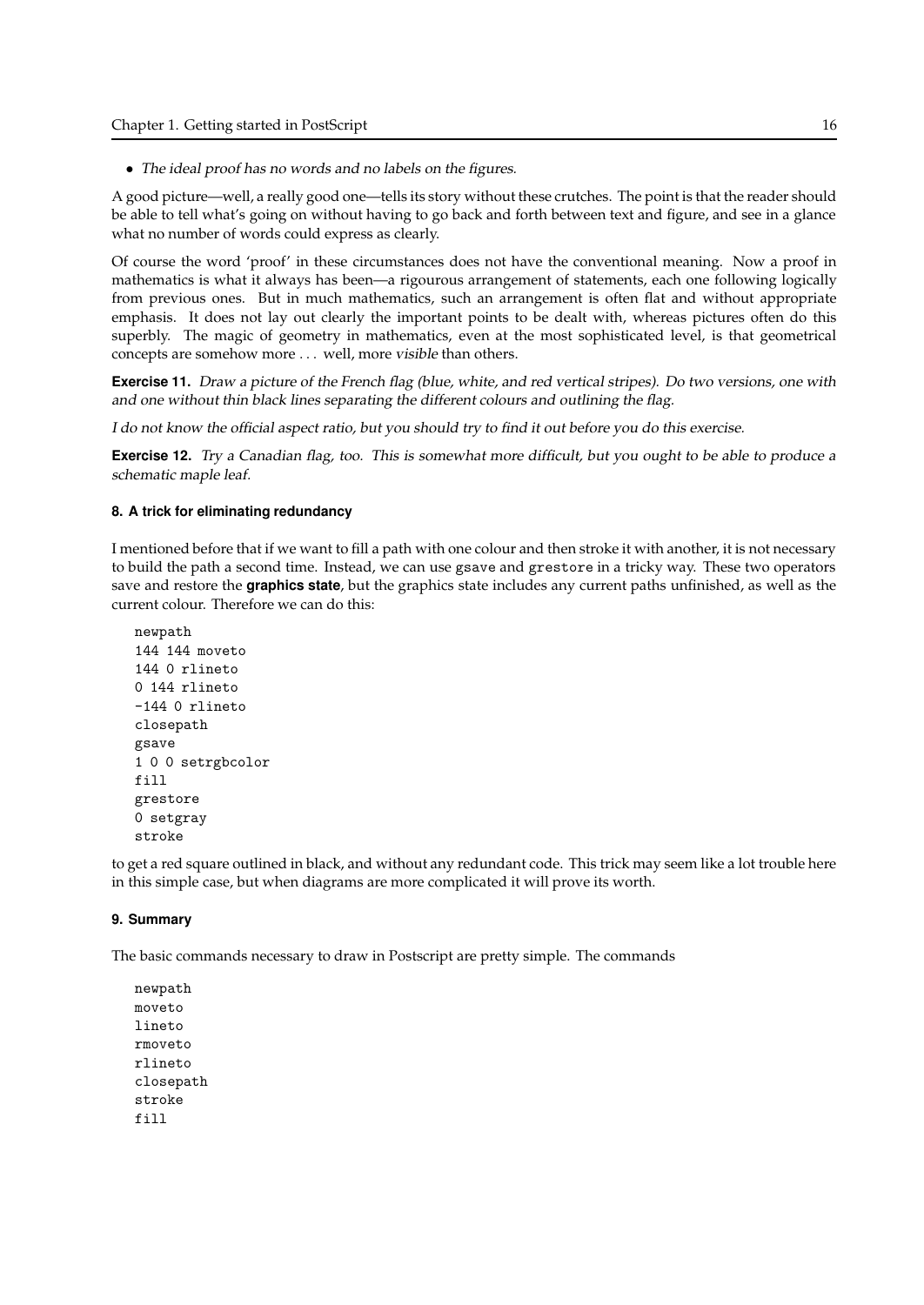are used to build and draw paths. The commands

```
translate
scale
rotate
```
allow us to make simple coordinate changes. The commands

```
setlinewidth
setrgbcolor
setgray
setlinejoin
setlinecap
```
allow us to change the attributes of paths to be drawn. Finally

```
gsave
grestore
showpage
```
lets us put together several pages of drawings.

These are almost all the basic drawing commands. They are pretty simple, and it might be difficult at this stage to understand how one can use them to draw anything complicated. Constructing interesting things to draw can take a lot of work. To help us here we have so far seen only a small set of mathematics functions like cos, etc. and the stack manipulation commands dup, exch, and pop. Next we need to learn how to get PostScript to do more sophisticated things for us.

Finally, remember that in PostScript you put data on the stack before you say what to do with those data.

#### 10. Code

The file beginning.ps contains several of the figures from this chapter, on successive pages.

## **References**

## 1. PostScript Language—Tutorial and Cookbook, Adobe Systems, 1985. Available at

http://www-cdf.fnal.gov/offline/PostScript/BLUEBOOK.PDF

This is easy and pleasant reading, with lots of intriguing examples. Known informally as 'the blue book'.

## 2. PostScript Language—Program Design, Adobe Systems, 1985. Available at

http://www-cdf.fnal.gov/offline/PostScript/GREENBK.PDF

Not quite so useful as the tutorial, but still with useful ideas. Particularly valuable is the alphabetical list of all PostScript operators, in addition to a list of operators grouped by function. Known informally as 'the green book'. Both of these classic manuals are also available from the source at

http://partners.adobe.com/asn/tech/ps/download/samplecode/ps psbooks/index.jsp

3. PostScript Language Reference, Adobe Systems, Third Edition, 1999. Available at

http://partners.adobe.com/asn/developer/technotes/postscript.html

Invaluable. Huge, comprehensive, but nonetheless very readable. Known informally as 'the red book'.

4. The file ehandler.ps can be found at